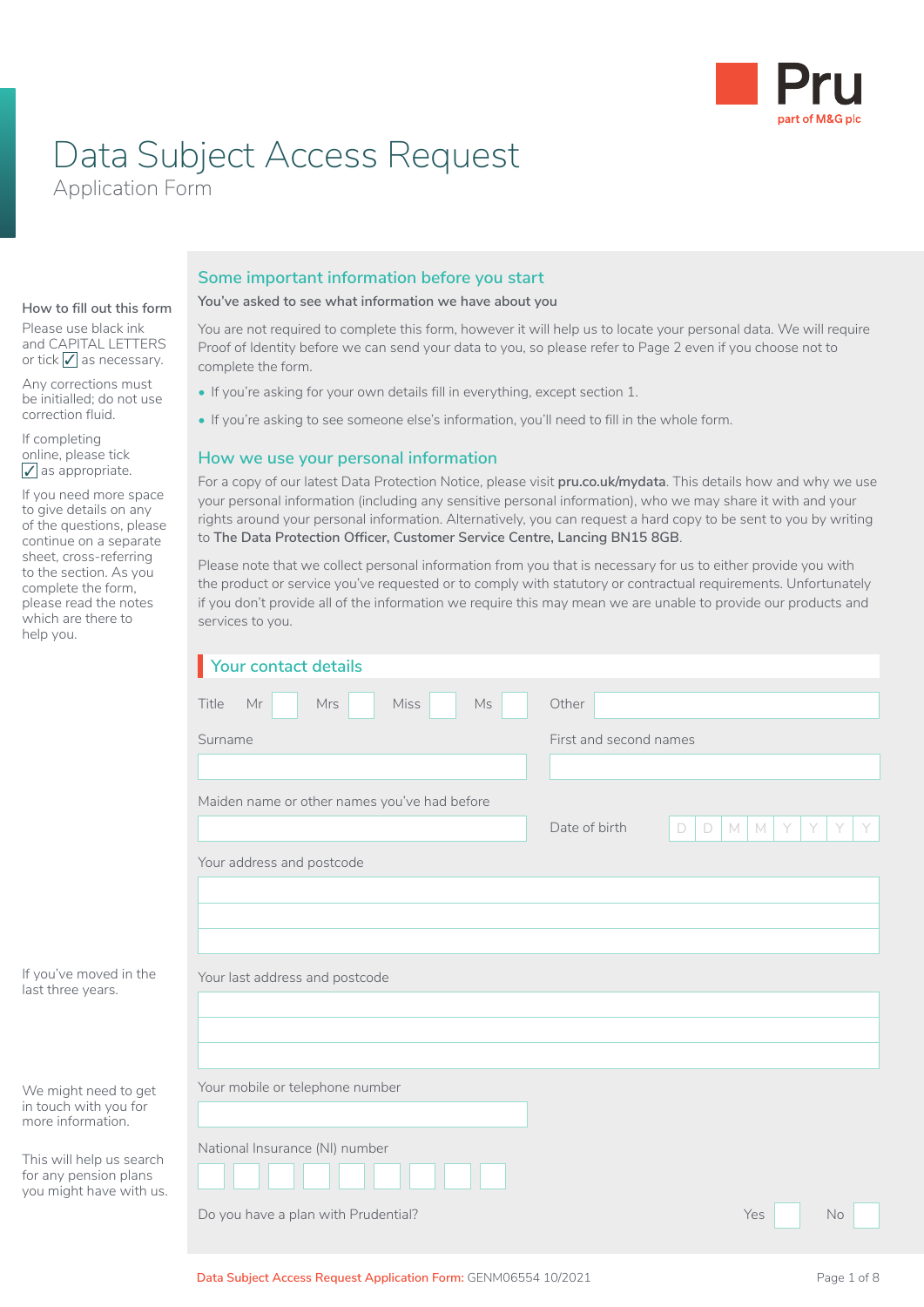## **We need some identification from you**  I

If this request is being made direct from the data subject(s) then you only need to provide one form of identification from Group A. If the request is being made via a third party (claims management company, solicitor etc.) then you need to provide one form of identification from each of Group A and Group B. If completing by hand, you can send us photocopies if you prefer. If sending by email you can attach a scanned copy (please refer to the guidance on how to do this securely on our website, located where you found this form). The same document from Group A and B (for example driving licence) is not valid.

| Group A         | Group B                                                   |
|-----------------|-----------------------------------------------------------|
| Driving Licence | Current utility bill, for example gas or electricity      |
| Passport        | Council Tax bill                                          |
|                 | Bank/Store card statement                                 |
|                 | Another formal document which shows your name and address |
|                 | Driving Licence                                           |
|                 |                                                           |

**Don't forget to send us your identification with this form**

#### **Tick here if you're asking for your personal data**

It's a crime to pretend to be someone else. By ticking below, you confirm that you're asking for your personal information under the General Data Protection Regulation. You also agree that we can get in touch with other people, like health professionals, to ask if they're happy for us to give you this information.

It is a criminal offence to knowingly provide false, misleading and/or forged information or documents for the purpose or intention of committing fraud as this may result in prosecution. By ticking the box below you declare that the information you are providing is correct.

I declare that the information I am providing is correct.

## **Section 1**

**Fill in this section if you want to see someone else's information**

#### **What's your relationship to this person**

| No<br>Yes<br>Age<br>Is the person whose information you're asking for under 18? |  |  |  |
|---------------------------------------------------------------------------------|--|--|--|
| Please fill in their contact details                                            |  |  |  |
|                                                                                 |  |  |  |
|                                                                                 |  |  |  |
|                                                                                 |  |  |  |
| Y<br>Y<br>Y                                                                     |  |  |  |
| M<br>M<br>Y<br>$\Box$<br>D<br>Their address and postcode                        |  |  |  |
|                                                                                 |  |  |  |
|                                                                                 |  |  |  |
|                                                                                 |  |  |  |
|                                                                                 |  |  |  |
|                                                                                 |  |  |  |
|                                                                                 |  |  |  |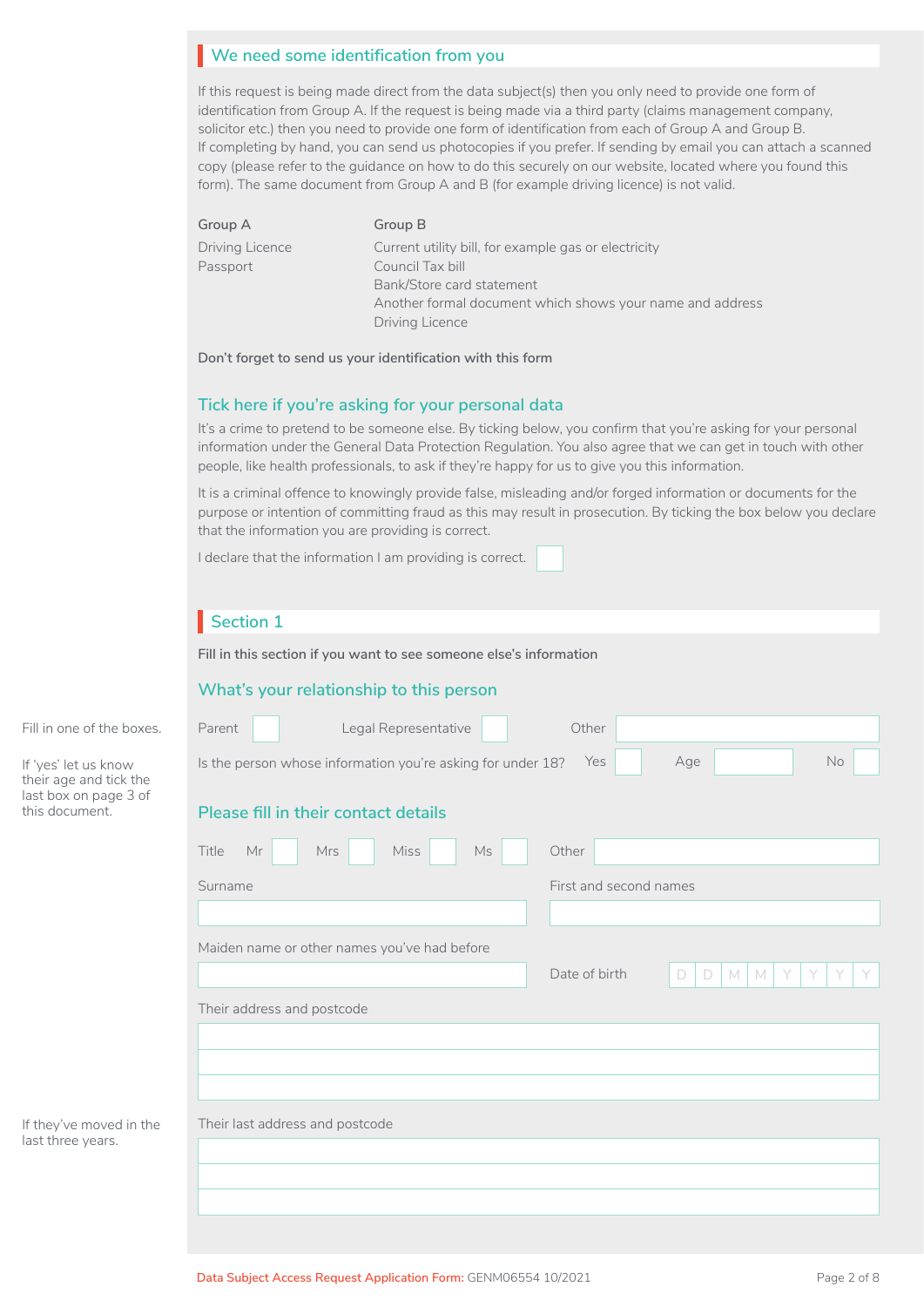#### **Section 1 continued**



Do you have a plan with Prudential? The Contract of the Contract of the Contract of the North States of the No

 $\Box$  No  $\Box$ 

#### **Tick here if this person is over 18**

This request must be submitted with the agreement of all applicable data subjects. It is a criminal offence to knowingly provide false,misleading and or forged information/documents for the purpose/intention of committing fraud and this may result in prosecution. By ticking the box below all applicable data subjects are declaring that the information you are providing is correct.

I declare that the information I am providing is correct.

**OR**

#### **Tick here if this person is under 18**

If you're asking for information on behalf of someone under 18, you'll need to confirm that you're the Legal Representative we have listed in our records by ticking here.

This request must be submitted with the agreement of all applicable data subjects. It is a criminal offence to knowingly provide false,misleading and or forged information/documents for the purpose/intention of committing fraud and this may result in prosecution. By ticking the box below all applicable data subjects are declaring that the information you are providing is correct.

I declare that the information I am providing is correct.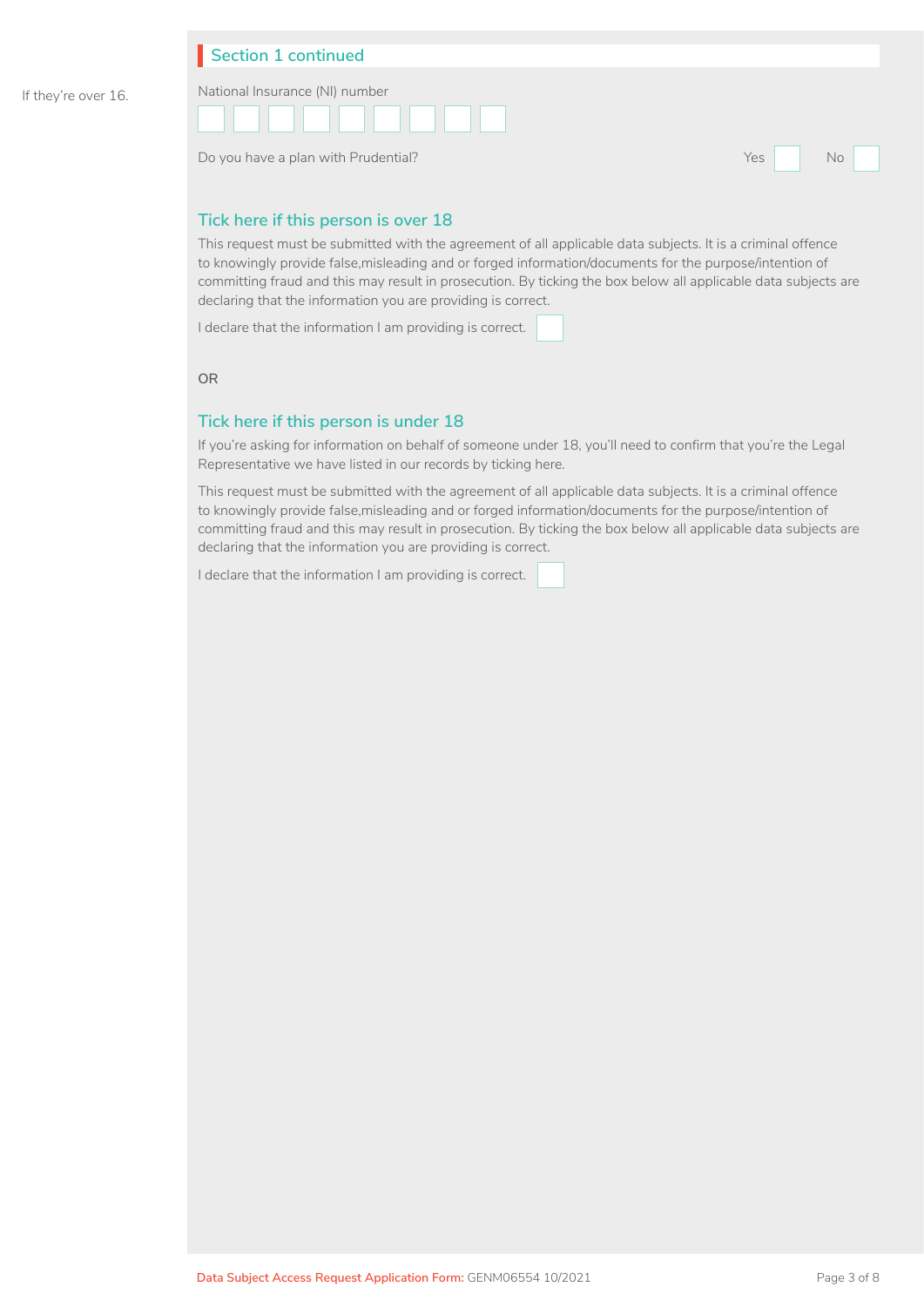#### **What plans do you, or the person you're asking us about, have with us**

**The type of plan you have Your plan or account number The claim number of any claims you've made If you have a joint plan with us we need The name of the joint plan holder Their date of birth If you have a pension with us Scheme name Scheme number Name of the organisation who Scheme number Name of the organisation who runs your scheme**

#### **Do you have any other information that might help us find what you're looking for?**

#### **For joint plans we need the other person's consent**

The other person on the joint plan will need to fill in and tick the box below so we can give you the information.

Name of the other planholder

to

I agree that you can give details of my/our plan

(the person who is asking for this information)

This request must be submitted with the agreement of all applicable data subjects. It is a criminal offence to knowingly provide false,misleading and or forged information/documents for the purpose/intention of committing fraud and this may result in prosecution. By ticking the box below all applicable data subjects are declaring that the information you are providing is correct.

I declare that the information I am providing is correct and I have consent from the other person

**We'll also need proof of the joint planholder's identity. The documents we need are the same as on page 1.** 

If you are looking for details on your plan, and not for all personal data we hold on you, please refer to the Customer Service details on Page 7.

□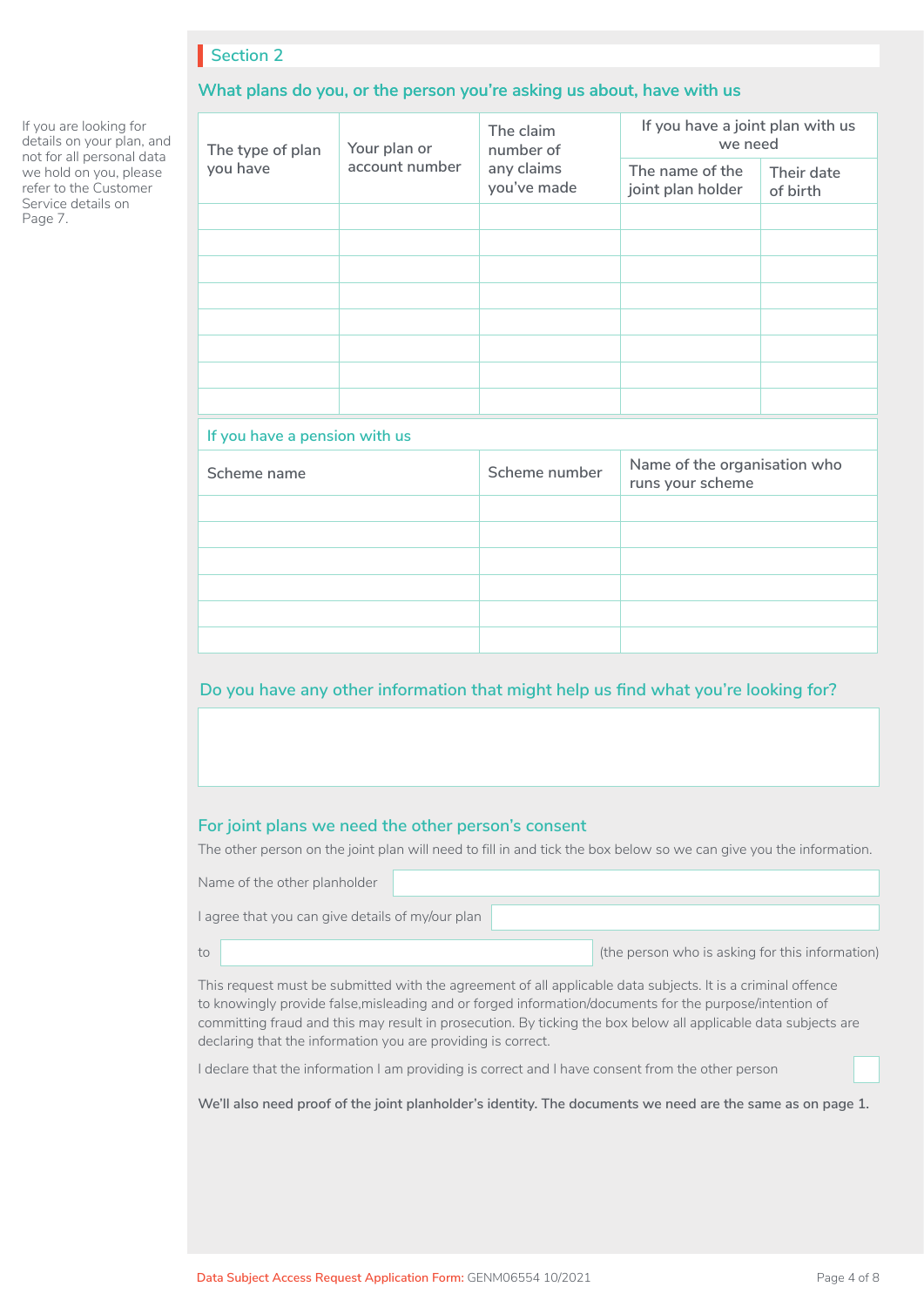**Fill in this section if the information you want isn't about one of our plans**

What information are you looking for? Please continue on a separate sheet if required (maximum of 1200 characters per box)

How does this have anything to do with Prudential?

Can you give us the names of anyone you've been in touch with about this at Prudential?

Is there any other information you can give us to help find the information for you?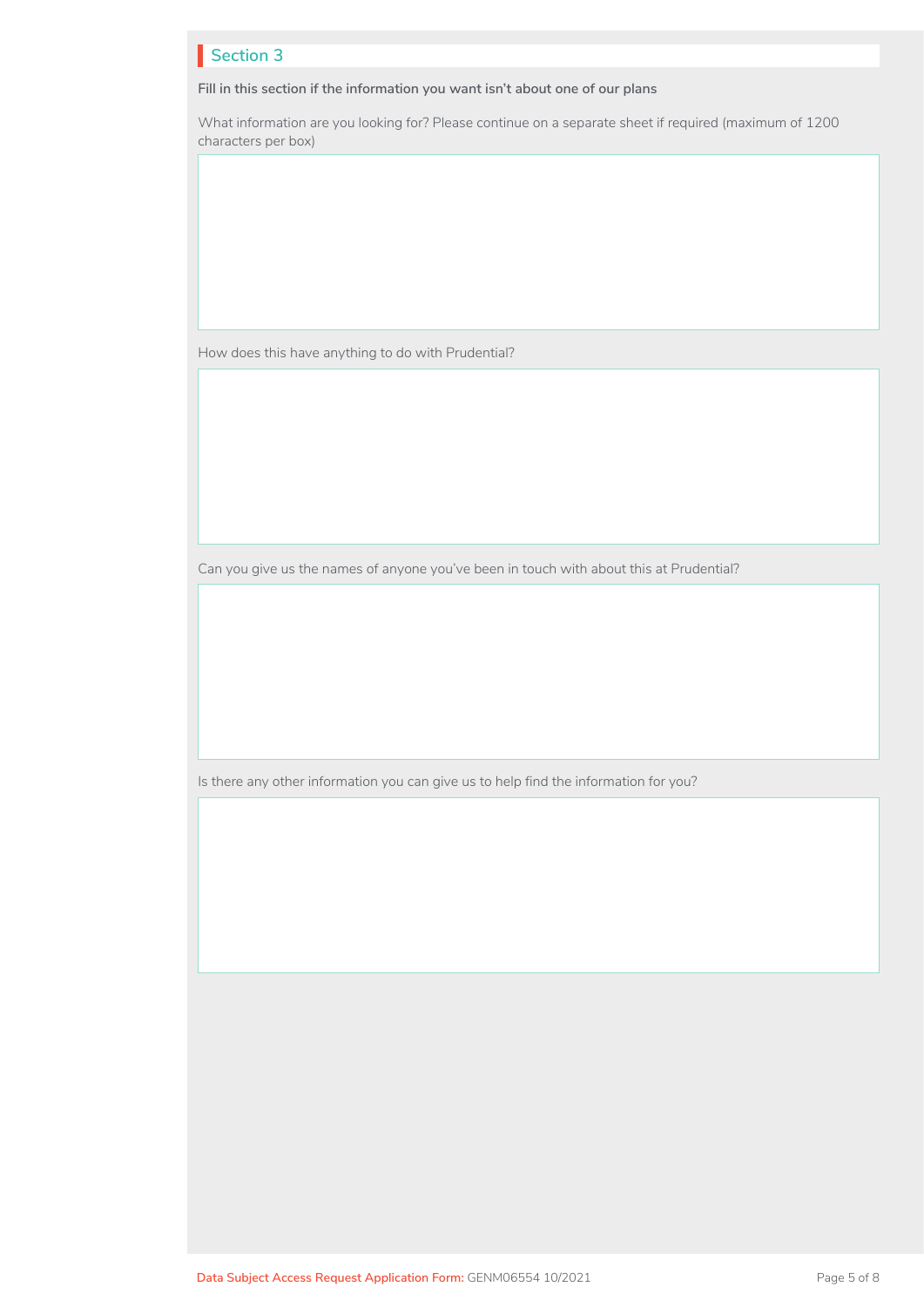#### **How would you like us to send your information to you?**

We can send your information to you in writing or on a CD, DVD or USB by secure tracked delivery.

Or if your files are less than 30mb we can send them by secure email.

| <u>UT ILY VUITTINUU ULU INUU UTULI UUTTIN YYN NU LUITTU UTULII I</u> |  |
|----------------------------------------------------------------------|--|
| Please send in writing by secure tracked delivery                    |  |
|                                                                      |  |

You can email my files to this address:

If your files are over 30mb and we can't email them to you, you'll also need to choose a format.

I'd like my files on a:

CD or DVD for Windows devices only

□□ USB data stick for Windows devices only

You'll find the answers to questions people often ask us on the next page.

If completing this form online, please send this securely, via PruMail, to

**[data.privacy@prudential.co.uk](mailto:data.privacy@prudential.co.uk )**

If completing this form by hand, please send it back to us at:

**The Privacy Team Prudential Lancing BN15 8GB**

#### **Before you send this form back to us, check that you have included (or attached, if sending by email):**

- Your completed form, where applicable
- Your proof of identity (and if you have a joint plan holder, make sure they provide theirs too)
- A Letter of authority, a court order or your power of attorney if you're asking for someone else's information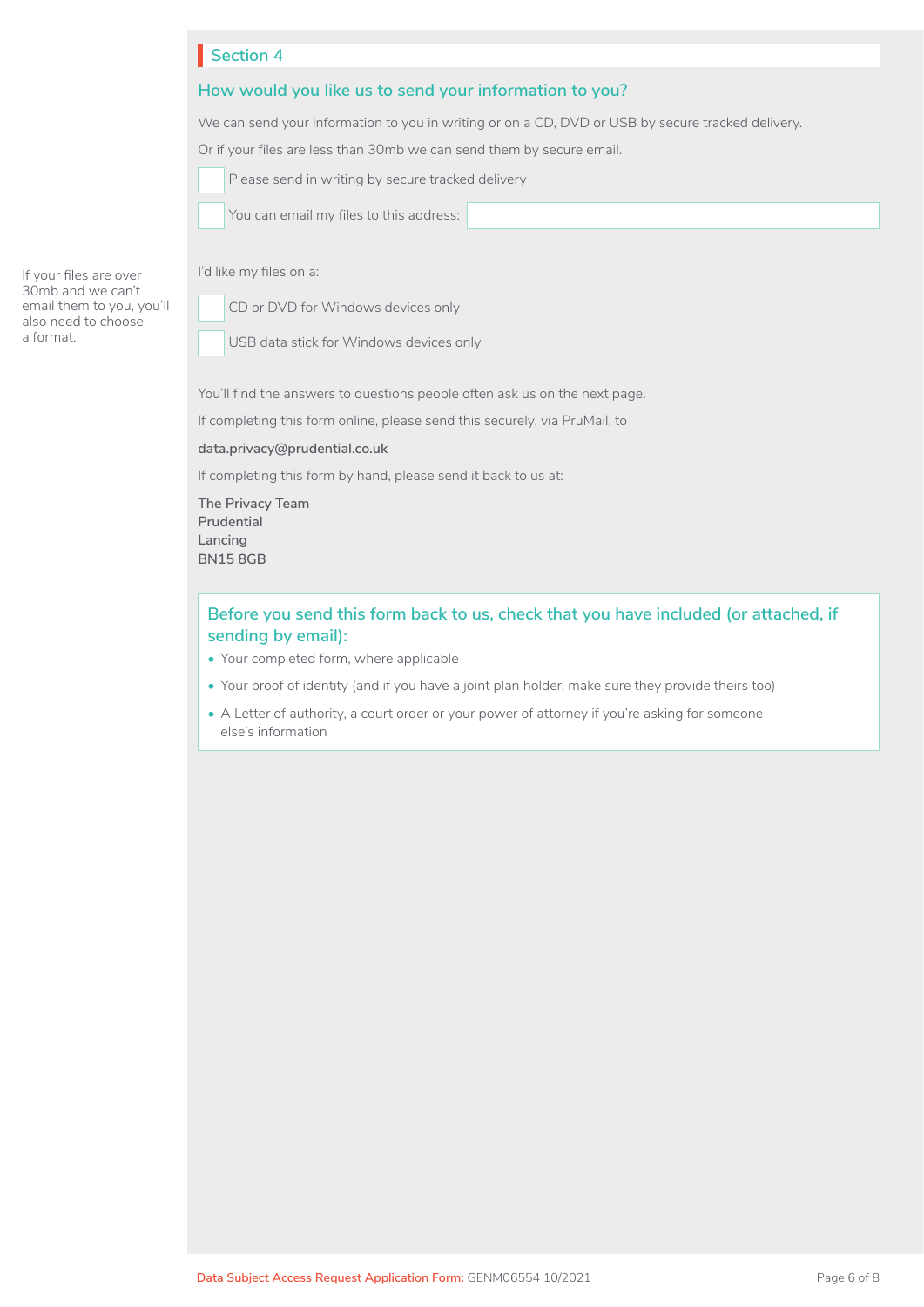#### **How would you like us to send your information to you?**

#### **What is a Data Subject Access Request (DSAR) for?**

A DSAR gives you the right to see what personal information we hold about you under the General Data Protection Regulation.

#### **Will you charge me for this information?**

No – in most cases we won't charge you for this information. But if you ask us for information that is deemed to be excessive, or if you make multiple requests for information, we may ask for a fee.

#### **What if I just want to know details about my plan, like the start date?**

You can call us on: **0800 000 000**

Or write to us at:

**Customer Service Centre Prudential Lancing BN15 8GB**

Or go to: **[pru.co.uk](http://pru.co.uk)**

**Have you sold me Personal Payment Insurance?**

The only plans we've sold with Payment Protection Insurance, or that come under the Consumer Credit Act, are our Prudential branded mortgages and our Lifetime Mortgage products.

If you have had a Prudential branded mortgage through Egg plc, you'll need to contact Egg plc as they have all the information for these products. Their address is:

**Customer Relations Canada Square Operations PO Box 4903 Worthing BN99 3AR**